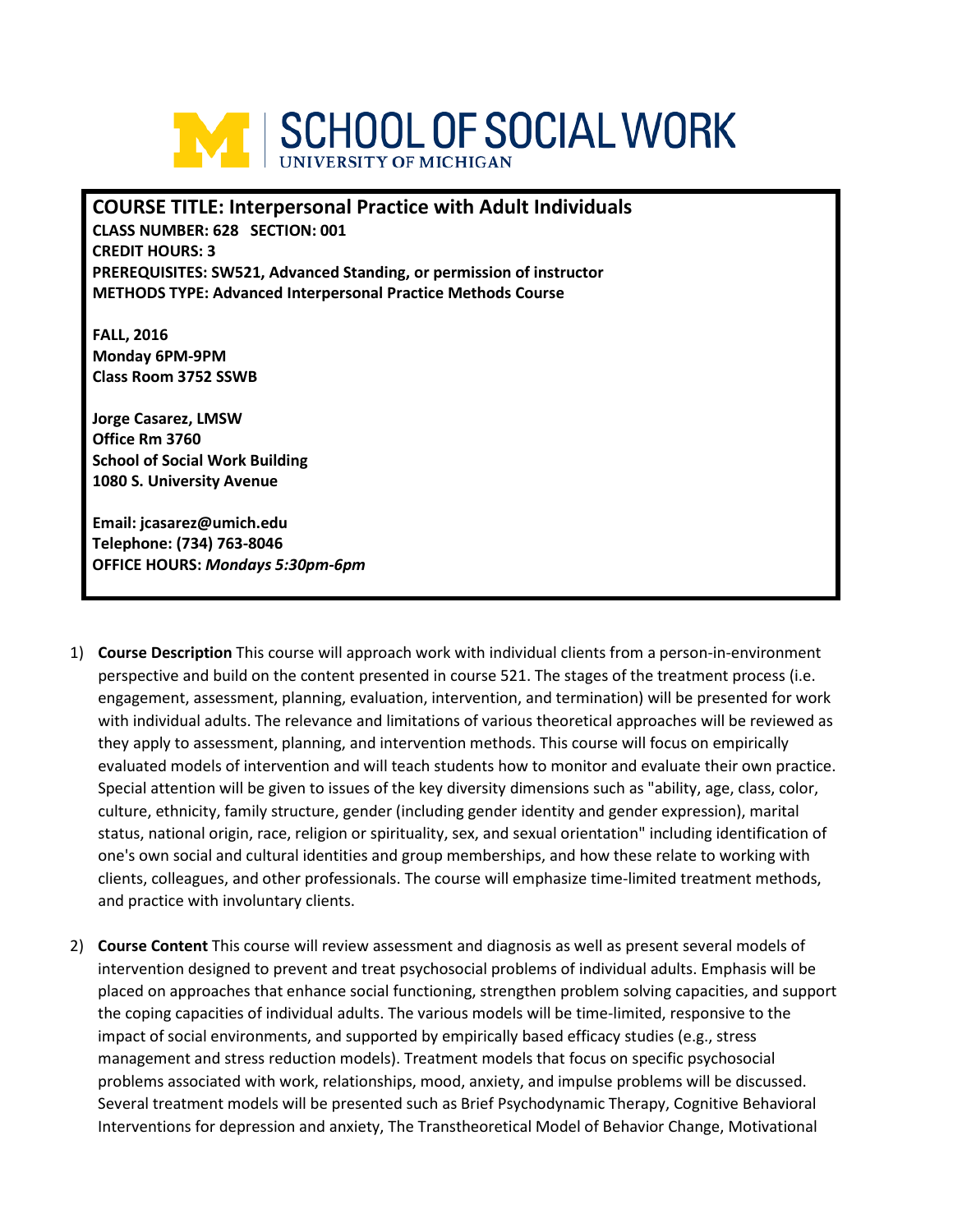Interviewing, Solution Focused, and Client Centered Psychotherapy. These intervention models will also be evaluated for how well they fit the special needs of diverse populations within the key diversity dimensions. Each model that is presented will cover all phases of the intervention process: engagement and screening, assessment, planning, evaluation, implementation, and termination. This course will carefully explore the issues that influence and determine client motivation because many individual adults come into the treatment process with varying degrees of willingness and sometimes are coerced to seek help by authorities or family members. Strategies that workers can employ to engage reluctant or resistant clients will be presented. Intervention models in this course will be general enough to apply to a wide range of adult clients in a wide range of adult situations, since other courses will focus more specifically on special populations and problems. Course content will include ethical issues that relate to interpersonal practice with individual adults and those elements of the NASW code of ethics that especially impact on practice with individual adults (e.g., boundary and comportment issues between worker and client).

3) **Course Objectives & Practice Behaviors** Upon completion of the course, students will be able to: 1) Describe how theory informs and shapes the kinds of intervention strategies that may be employed when working with individual adults, including the indications and contraindications of various IP models. (Practice Behaviors 3.IP, 6.IP)

2) Assess the effectiveness of various kinds of intervention models and procedures that may be utilized with individual adults. (Practice Behaviors 6.IP, 10.c.IP)

3) Demonstrate social work skills [with individual adults] in the pre-engagement, engagement, assessment, intervention, ending and evaluation phases of interpersonal social work practice. Critically apply in a practice setting a minimum of two empirically supported IP theories. (Practice Behaviors 3.IP, 10.a.IP, 10.b.IP, 10.c.IP, 10.d.IP)

4) Conduct an assessment of coping resources and strengths; biophysical, emotional, behavioral and cognitive functioning; intra-personal and environmental systems. Assess life-threatening problems, such as addictions and violence; and forms of oppression clients' experience. Identify and assess the effects of diversity dimensions (including ability, age, class, color, culture, ethnicity, family structure, gender (including gender identity and gender expression), marital status, national origin, race, religion or spirituality, sex, and sexual orientation). (Practice Behaviors 4.IP, 9.IP, 10.b.IP)

5) Demonstrate their ability to form worker-client alliances and collaborations, communicate empathically, and help enhance motivation for change, cultivate hope, and address ambivalence and internal and external barriers to change. (Practice Behaviors 1.IP, 2.IP, 10.a.IP)

6). Identify ways to match or modify intervention methods effectively with adult client problems, across diverse populations, cultural backgrounds, sociopolitical contexts and available resources. (Practice Behaviors 4.IP, 9.IP, 10.c.IP)

7) Identify one's own social and cultural identities and group memberships, and how these relate to working with clients, colleagues, and other professionals. (Practice Behaviors 1.IP, 4.IP, 5.IP) 8) Evaluate the efficacy of interventions used with adult clients including the use of specific evaluation measures. (Practice Behavior 10.d.IP)

9) Apply and articulate social work values, ethical standards, and principles unique to interpersonal practice interventions [with adults] involving diverse populations and settings. (Practice Behavior 2.IP)

4) **Course Design** This course will employ a number of pedagogical strategies to promote knowledge and skill development, such as reading assignments, case analyses, interactive media simulations, in vivo exercises, role play simulations within the classroom, modeling and video demonstrations, didactic presentations of theory/models/procedures. Whenever possible, graded assignments will be tied to the field placement experiences of students.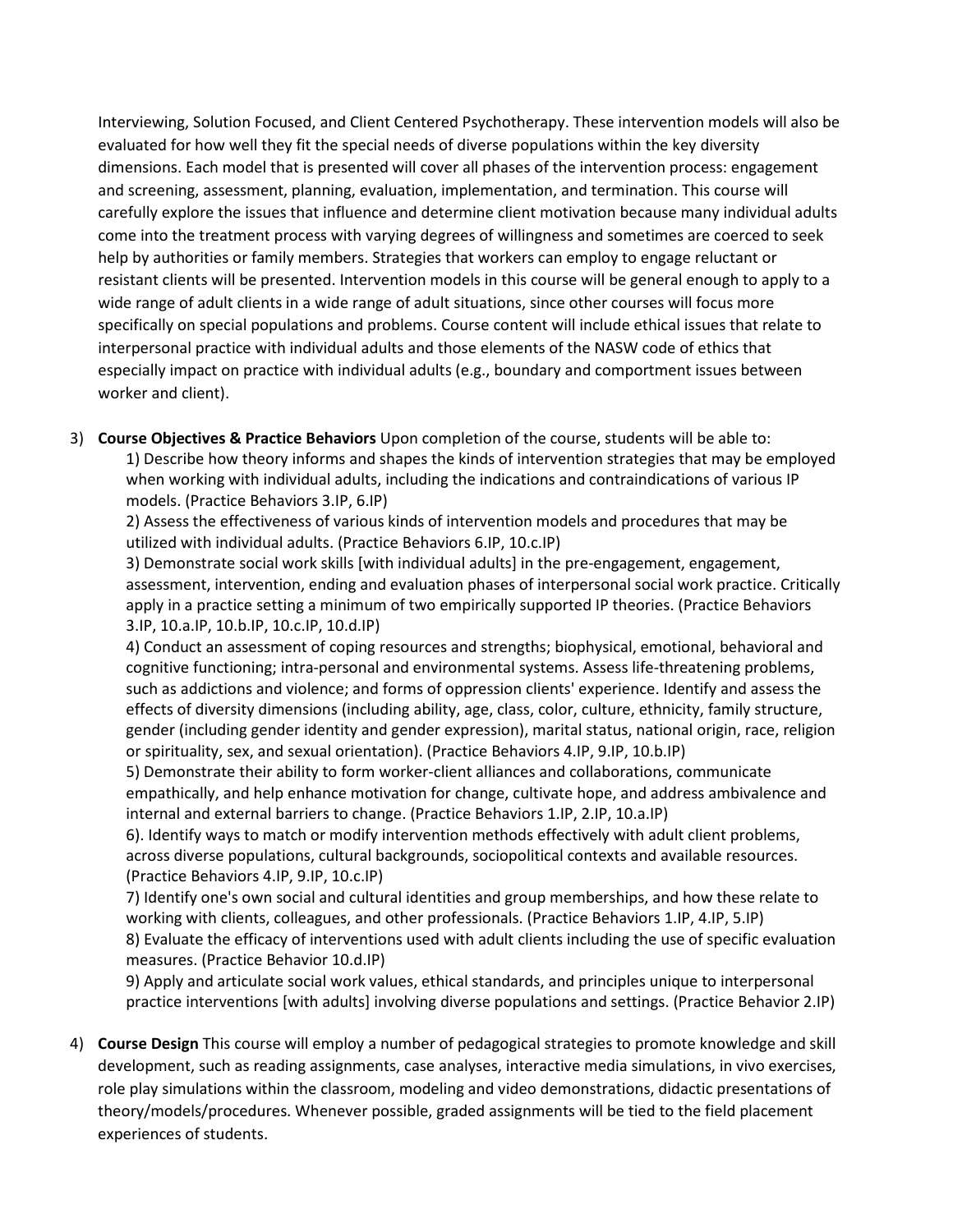- 5) **Theme Relation to Social Justice** will be addressed by recognizing that, historically, clinical services have excluded poor and oppressed clients from "talking therapies." Often these clients were given the harshest and most restrictive treatments (e.g. electro-shock, sterilization, medications, and lobotomies), whereas more privileged clients were granted more benign interventions (e.g. outpatient family therapy). This course will examine these differences as well as how socioeconomic exclusion arises in screening criteria that exclude clients because of intelligence, verbal ability, insight, and motivation. Examine these differences as well as how socioeconomic exclusion arises in screening criteria that exclude clients because of intelligence, verbal ability, insight, and motivation.
- 6) **Theme Relation to Behavioral and Social Science Research** will be addressed through careful selection of intervention models for which there is empirical evidence on efficacy. Students will learn that although many time-limited models of practice with adults have proliferated over the past two decades, not all of them have generated research that demonstrates their efficacy. Relationship to SW Ethics and Values In working with adults, social workers must encourage self-determination and empower adult clients to choose and pursue their own change goals. Ethical issues such as sexual relations between client and worker, involuntary treatment, primacy of client interests, and precipitous withdrawal of services will be considered as they impact individual clients.
- 7) **Accommodations for Students with Disabilities** If you need an accommodation for a disability, please contact me as soon as possible. If you disclose a disability or special need to me, then I will treat that information as private and confidential. It is possible that aspects of the course can be modified to facilitate your learning process. There are resources available to help us to meet your needs including Students with Disabilities, the Adaptive Technology Computing Site, etc. For more information and resources, please contact the Services for Students with Disabilities (SSD) office; typically SSD recommends accommodations through a Verified Individual Services and Accommodations (VISA) form. Please present the VISA form to me at the beginning of the term. For more information please contact: the SSD office at G-664 Haven Hall | 505 S. State St. (734) 763-3000| [ssdoffice@umich.edu](mailto:ssdoffice@umich.edu)
- 8) **Health and Wellness Services** Health and wellness encompasses situations or circumstances that may impede your success within the program. The Office of Student Services offers health and wellness services that are directed to the MSW student body. Feel free to contact Health and Wellness Advocates Lauren Davis (laurdavi@umich.edu) or Nyshourn Price-Reed (ndp@umich.edu); 734-936--0961, regarding any health, mental health or wellness issue. This could include need for advocacy and referral to University or community resources, financial resources or counseling. Also contact Health and Wellness using ssw.wellness@umich.edu. The MSW student Guide to Health and Wellness can be found at http://www.ssw.umich.edu/current/Health\_Wellness\_Guide.pdf.
- 9) **References and Referencing Style** When using others' work, it is mandatory to cite the original source. Social work publications generally follow the referencing format specified by the American Psychological Association (APA); therefore you are expected to follow this referencing style. Publication Manual of the American Psychological Association (6th Edition) is accessible via internet: [http://www.apastyle.org/manual/;](http://www.apastyle.org/manual/) additionally, you may access APA examples at: [http://owl.english.purdue.edu/owl/resource/560/01/;](http://owl.english.purdue.edu/owl/resource/560/01/) for further help citing references in course assignments.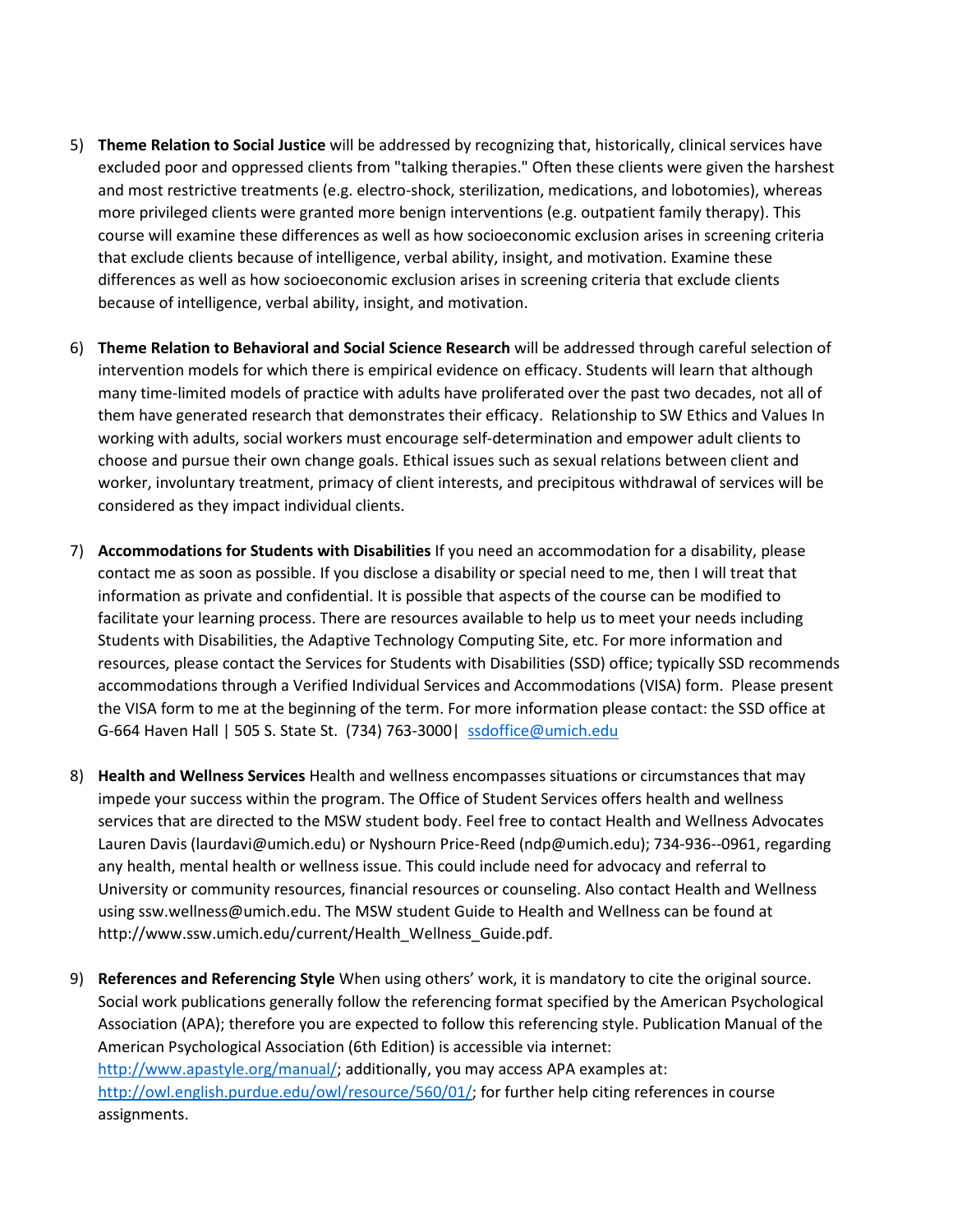- 10) **Intellectual Honesty and Plagiarism** It is your responsibility to be familiar with and abide by the School of Social Work's standards regarding intellectual honesty and plagiarism. These can be found in the MSW Student Handbook. These are taken from http://www.ssw.umich.edu/studentGuide/2007/.
- 11) **Religious Observances** Students will be excused from class for religious observances. Please let the instructor know ahead of time about any conflicts between class sessions, assignments, and religious observances. Every reasonable effort will be made to help students avoid negative academic consequences when their religious obligations conflict with academic requirements. Absence from classes or examinations for religious reasons does not relieve students from responsibility for any part of the course work required during the period of absence. Students who expect to miss classes, examinations, or other assignments as a consequence of their religious observance shall be provided with a reasonable alternative opportunity to complete such academic responsibilities

# 12) **Attendance & Participation** (13 points)

- i) Attendance:
	- (1) Regular class attendance is a requirement of this course. Your grade will be negatively impacted if more than one class is missed without this Instructor's approval. Please communicate any classes that you may miss to this Instructor via email. Any failure to communicate an absence to this Instructor will result in the full point deduction for that class.
- ii) Participation:
	- (1) Clinical skills require presence, undivided attention, respect, patience, an acceptance of diversity, and a nonjudgmental acceptance. Your behavior in this class is a reflection of your clinical skills. Questions and discussions in class should reflect professionalism when dealing with others.
	- (2) Each class encourages dialogue regarding the readings and lecture. Participation in this course will occur in small and large group discussions. It is essential to abide by the NASW Code of Ethics and to maintain the highest level of respect for one another as colleagues/peers, as well as for the clients and communities that we will be discussing in class.
	- (3) Practice drills will be an essential part of class participation, drills and quizzes will be utilized to provide opportunities for informational praxis. Information will be presented as pre and post questions, then small groups will discuss the concepts to formulate newer questions to be presented to the class.
	- (4) Levels of participation may vary based on comfort and interest in topics discussed. I will do my best to honor each student's participation level in the course. Please communicate any difficulty that you are experiencing related to course materials and discussions and I will do my best to help resolve the matter or identify appropriate support services if requested

### 13) **Non-graded and Graded Surveys** (13 points):

i) *Each class wills start with a non-graded survey as an introduction to the content be presented or as a review of necessary vocabulary; in a similar of a pre-test/post-test activity. It will provide direction and discussion. The day will conclude with a graded survey which will record one point.* 

# 14) **Two Reflection Papers (5 points per paper)**

i) The purpose of your two reflection papers is to provide an opportunity for self-introspection or evidence that you understand the course material (i.e. Readings, Lectures, and Discussions). Each paper is expected to be 2-3 pages in length and in APA format. These papers are designed to explore your thoughts related to the course content and discussions.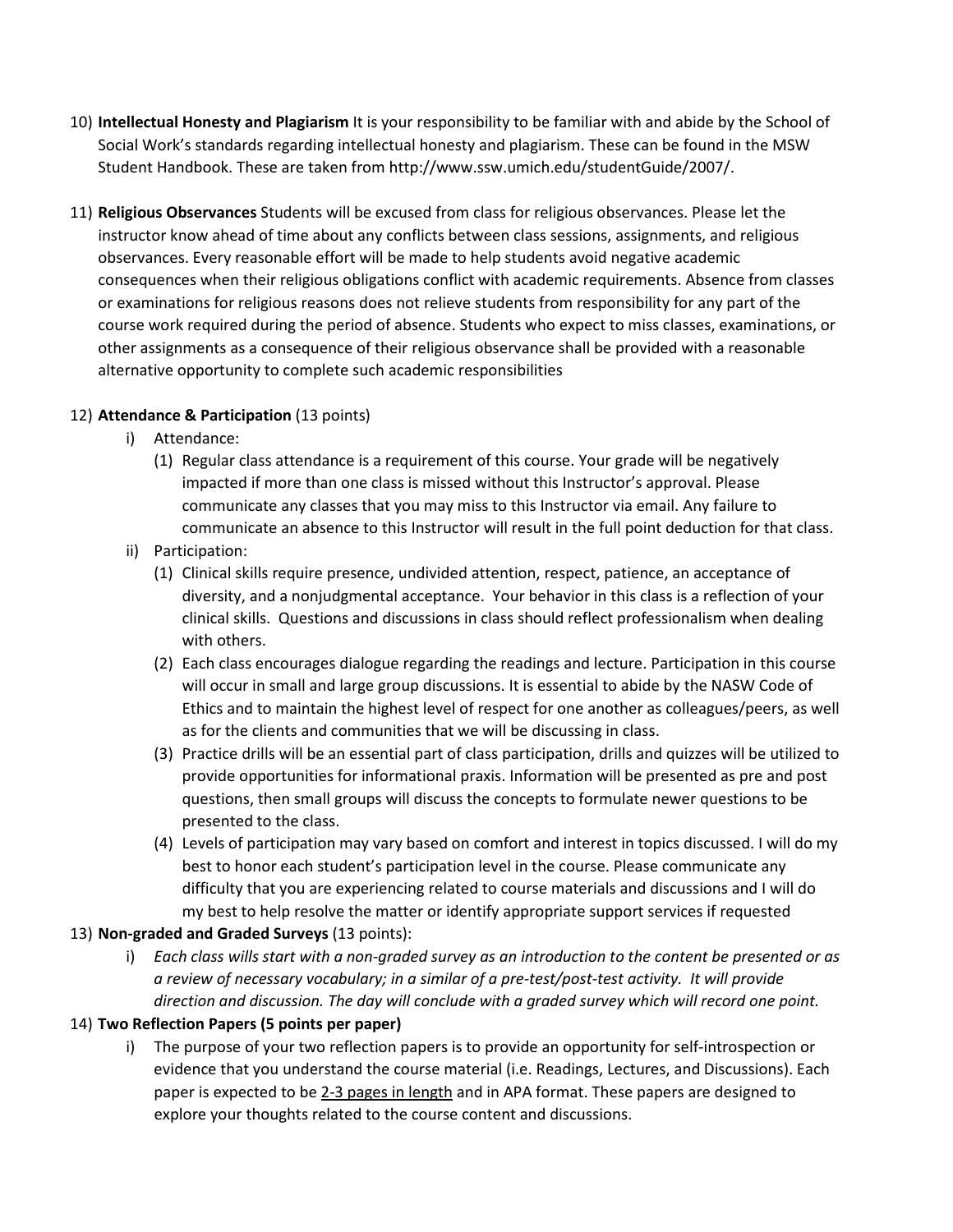- ii) While the second assignment is designed to reflect on your thinking process, it should cite external sources as they will help you develop an informed opinion. Spelling and grammar will be considered during the grading process.
- iii) Your reflection papers should be submitted on CANVAS. Any late submissions will result in a 1 point deduction.
	- (1) The first paper must be submitted by *9/19/2016*; it must contain a *description* of the client population that you would like to treat or advocate for as a future mental health therapist. The description should identify treatment issues that you have an interest in providing. If you have experiences as a mental health provider you can relate those experiences if they are the source of you motivation.
	- (2) The second paper is due by *12/21/2016*; which will be based on any of the readings, lectures, or discussions that you found most interesting. If you wish to take the opportunity to bring forth an article that was not presented but has relevance please feel free to include it as a comparison.
- 15) **Ethical Issues Paper (10 points)** Integrating Privilege, Oppression, Diversity and Social Justice (**PODS**) into the discussion review the pitfalls of over identification with a client as well as negative countertransference toward a client. You may encounter as a mental health clinician that dealing with clients who may not see your good intentions but see you as a representative of an oppressive system. This brief paper should be 2-6 pages in length and in APA format. It should reference a particular code or section of the NASW Code of Ethics or Michigan statute. *It must be completed by 1/7/16*. Any late submission will result in a ½ point deduction.
- 16) **Online Motivational Interviewing (10 points)** The *Improving MI Practices* (improvingmipractices.org) website offers a wide variety of moderated online courses and online supplements to traditional training for Michigan behavioral health professionals. You are to take 10 of the Motivational Interviewing course modules, for 1 point each. Upon completion of each module you are to upload your certificate of completion to CANVAS to receive credit for this assignment. *It must be completed by 12/12/16*. Late submissions will not be accepted.
- 17) **Two Graded Quizzes: (26 points)** Two separate graded quizzes will be based on the non-graded survey questions previously given in the class. All th questions will be familiar to you. The first graded quiz (13 points) will be given on 10/31/16 and the second quiz (13 points) will be on 12/5/16.
- 18) **Intervention Sharing (20 points)** Presentation groups and group members are to be identified by 10/17/2016; each participant in the group must play an active part in the presentation or intervention (e.g. narrator, clinical social worker, client, or family member). The group must contain 3-5 participants. The presentation *will be during the class time on 12/12/16*. Your group is responsible for the following and completing the following two objectives:
	- (1) **A brief 5 – 10 minute presentation on any aspect of a diagnostic differentiation between two or more disorders or on an aspect of stages of change, motivational interviewing, or cognitive therapy**. Make sure to include the: Target population; Treatment modality; and Cultural considerations
	- (2) **A 10 - 15 minute in-class demonstration of an aspect of Motivational Interviewing or CBT** Please type or scan the presentation or intervention; it must be uploaded on CANVAS to receive credit for this assignment. Please reference the source materials in APA format.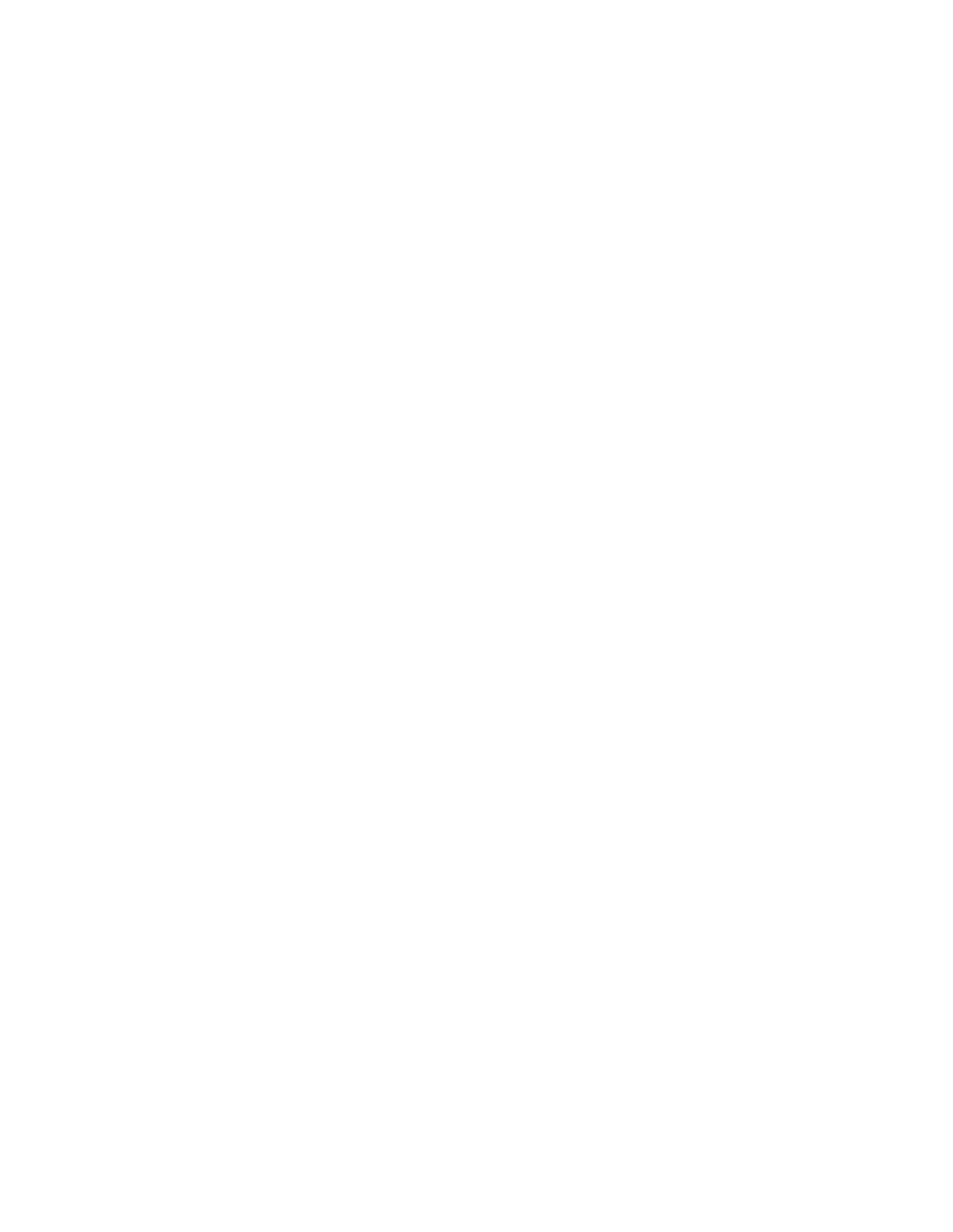| <b>Course Assignments</b>        | <b>Due Date</b>              | <b>Points</b> |
|----------------------------------|------------------------------|---------------|
| <b>Class Participation</b><br>1. | Date of class                | 13            |
| 2. Surveys and Quizzes           | Date of class                | 13            |
| <b>Reflection Paper #1</b><br>3. | 9/19/16                      | 4             |
| <b>Reflection Paper #2</b><br>4. | 12/12/16                     | 4             |
| <b>Ethics PODS Paper</b><br>5.   | 10/31/16                     | 10            |
| Graded Quiz 1<br>6.              | 10/31/16                     | 13            |
| 7. Graded Quiz 2                 | 12/5/16                      | 13            |
| <b>Online Trainings</b><br>8.    | 12/12/16                     | 10            |
| Presentation<br>9.               | 12/12/16                     | 20            |
|                                  | <b>Total Possible Points</b> | 100           |

Grading for this Course:

 $A+=100\%$  B+= 89 – 91% C+= 78 – 80% A =  $96 - 99\%$  B =  $85 - 88\%$  C =  $74 - 77\%$  $A = 92 - 95\% B = 81 - 84\% C = 70 - 73\%$ 

#### **Special Note:**

- **Electronic Distractions:** One of the skills needed for counseling is the capacity to engage clients with focus and attention to the person. If you need to take a phone call or respond to a text message or email, then please step out of the class and return when you are done. It is expected that your computer only be used to take notes during lectures.
- **As the instructor I reserve the right to revise the course outline to fit the needs.**
- **Changes in readings will be sent by Announcement with a reasonable time on Canvas.**

|             | <b>Required References</b>                                                                       |
|-------------|--------------------------------------------------------------------------------------------------|
|             | 1. American Psychiatric Association. (2013). Diagnostic and statistical manual of mental         |
|             | disorders (DSM-5 <sup>®</sup> ). American Psychiatric Pub.                                       |
|             | Miller, W. R., & Rollnick, S. (2012). Motivational interviewing: Helping people change.<br>2.    |
|             | Guilford press                                                                                   |
|             | Beck, J. S. (1995). Cognitive therapy: Basics and beyond. New York: Guilford Press.<br>3.        |
| <b>Date</b> | <b>TOPIC</b>                                                                                     |
| 9/12/16     | <b>Crisis Prevention</b>                                                                         |
|             | Course expectations & review of Syllabus                                                         |
|             | <b>Required Readings:</b>                                                                        |
|             | 1. DSM-5: Pg. 817                                                                                |
|             | Suggested:                                                                                       |
|             | 2. Calabro, K., Mackey, T. A., & Williams, S. (2002). Evaluation of training designed to prevent |
|             | and manage patient violence. Issues in mental health nursing, 23(1), 3-15.                       |
|             | Duxbury, J., & Whittington, R. (2005). Causes and management of patient aggression and<br>3.     |
|             | violence: staff and patient perspectives. Journal of advanced nursing, 50(5), 469-478.           |
| 9/19/16     | <b>Suicide/ Depression</b>                                                                       |
|             | <b>Required Readings:</b>                                                                        |
|             | DSM-5; pg.818; pp 801-806;                                                                       |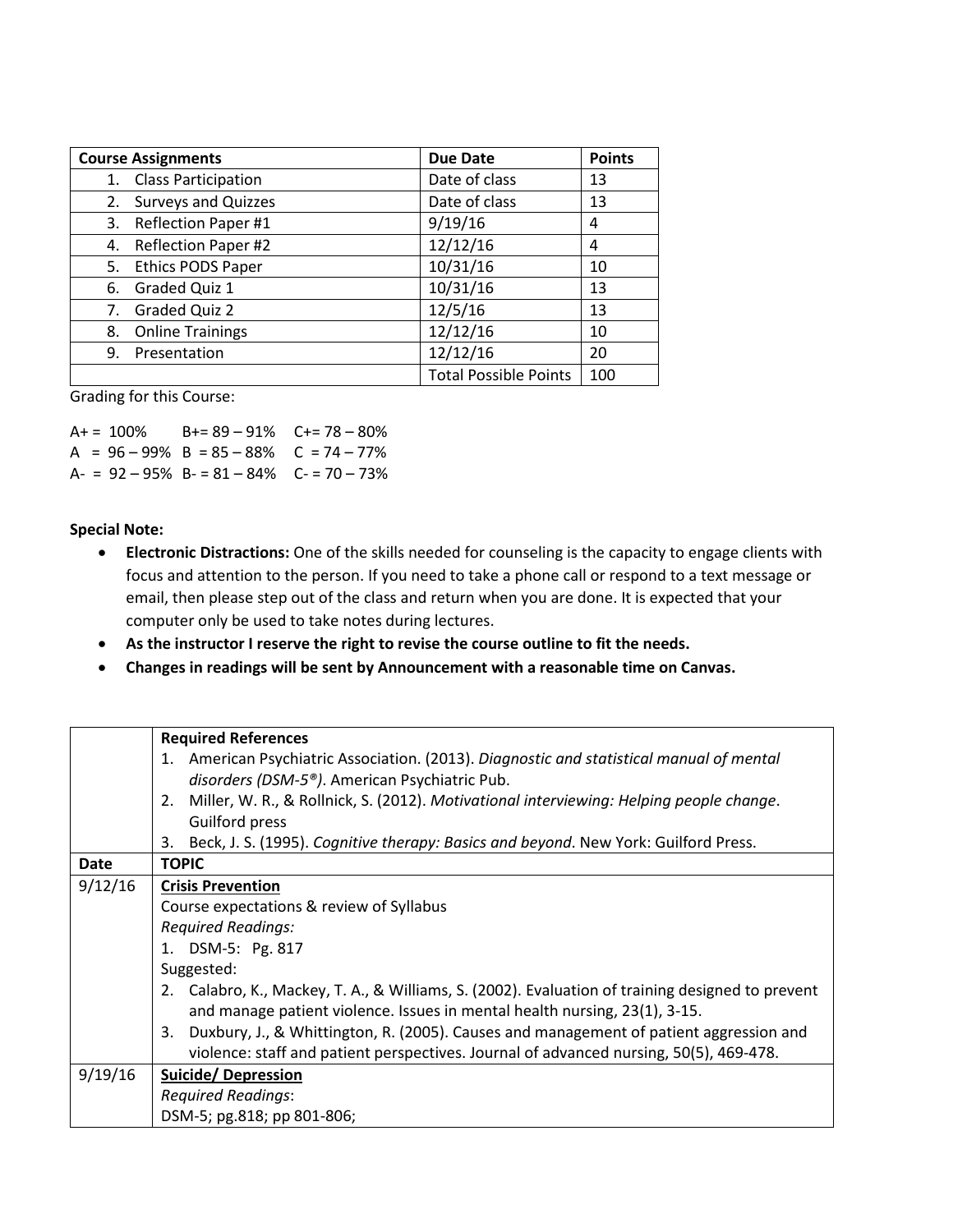|          | Suggested/Not Required:                                                                                                                 |  |
|----------|-----------------------------------------------------------------------------------------------------------------------------------------|--|
|          | Death by Design 1995 science documentary directed by Peter Friedman                                                                     |  |
| 9/26/16  | Bipolar/Schizophrenia                                                                                                                   |  |
|          | <b>Required Readings:</b>                                                                                                               |  |
|          | DSM-5: pg. 819-820; pp123-132; pp. 99-105                                                                                               |  |
|          | Suggested: My journey with schizoaffective disorderhttps://youtu.be/KIfw-IjOQGg                                                         |  |
| 10/3/16  | <b>Substance Disorder</b>                                                                                                               |  |
|          | <b>Required Readings:</b>                                                                                                               |  |
|          | 1. DSM-5: pg. 821; pp. 160-168                                                                                                          |  |
|          | 2. Courtois, C. A., & Ford, J. D. (2009). Treating complex traumatic stress disorders: Scientific                                       |  |
|          | Foundations and Therapeutic Models. New York: Guilford--Chapter 16                                                                      |  |
| 10/10/16 | Stress/PTSD                                                                                                                             |  |
|          | <b>Required Readings:</b>                                                                                                               |  |
|          | 1. DSM5: pg. 822; pp. 271-278; 291-307                                                                                                  |  |
|          | 2. Courtois, C. A., & Ford, J. D. (2009). Treating complex traumatic stress disorders: Scientific                                       |  |
|          | Foundations and Therapeutic Models. New York: Guilford--Ch 1, 2, and 9.                                                                 |  |
| 10/17/16 | <b>Cultural and Discrimination</b>                                                                                                      |  |
|          | <b>Required Readings:</b>                                                                                                               |  |
|          | 1. Courtois, C. A., & Ford, J. D. (2009). Treating complex traumatic stress disorders: Scientific                                       |  |
|          | Foundations and Therapeutic Models. New York: Guilford--Chapter 8                                                                       |  |
|          | Miller, W. R., & Rollnick, S. (2013). Motivational interviewing: Helping people change. 3rd<br>2.                                       |  |
|          | Edition Guilford press. pp 120-130                                                                                                      |  |
| 10/24/16 | <b>Fall Study Break</b>                                                                                                                 |  |
| 10/31/16 | <b>Stages of Change and Treatment</b>                                                                                                   |  |
|          | <b>Required Readings:</b>                                                                                                               |  |
|          | 1. DSM-5: pg. 824-5;<br>Courtois, C. A., & Ford, J. D. (2009). Treating complex traumatic stress disorders: Scientific<br>2.            |  |
|          | Foundations and Therapeutic Models. New York: Guilford--Chapters 4, 12, and 17                                                          |  |
| 11/7/16  | <b>Motivational Interviewing</b>                                                                                                        |  |
|          | <b>Required Readings:</b>                                                                                                               |  |
|          | 1. DSM-5: pg. 826-7;                                                                                                                    |  |
|          | Miller, W. R., & Rollnick, S. (2013). Motivational interviewing: Helping people change. 3 <sup>rd</sup><br>2.                           |  |
|          | Edition Guilford press.pp1-36                                                                                                           |  |
| 11/14/16 | <b>Motivational Interviewing</b>                                                                                                        |  |
|          | <b>Required Readings:</b>                                                                                                               |  |
|          | DSM-5: pg. 828-831;<br>1.                                                                                                               |  |
|          | Miller, W. R., & Rollnick, S. (2013). Motivational interviewing: Helping people change. 3 <sup>rd</sup><br>2.                           |  |
|          | Edition Guilford press. 37-119                                                                                                          |  |
|          | Beck, J. S. (1995). Cognitive therapy: Basics and beyond. New York: Guilford Press. Chapters<br>з.                                      |  |
|          | $1 - 5$                                                                                                                                 |  |
| 11/21/16 | <b>Motivational Interviewing/CBT</b>                                                                                                    |  |
|          | <b>Required Readings:</b>                                                                                                               |  |
|          | Miller, W. R., & Rollnick, S. (2013). Motivational interviewing: Helping people change. 3 <sup>rd</sup><br>1.                           |  |
|          | Edition Guilford press. pp155-230<br>Beck, J. S. (1995). Cognitive therapy: Basics and beyond. New York: Guilford Press. Chapters<br>2. |  |
|          | $6-9$                                                                                                                                   |  |
| 11/28/16 | <b>CBT</b>                                                                                                                              |  |
|          | <b>Required Readings:</b>                                                                                                               |  |
|          |                                                                                                                                         |  |